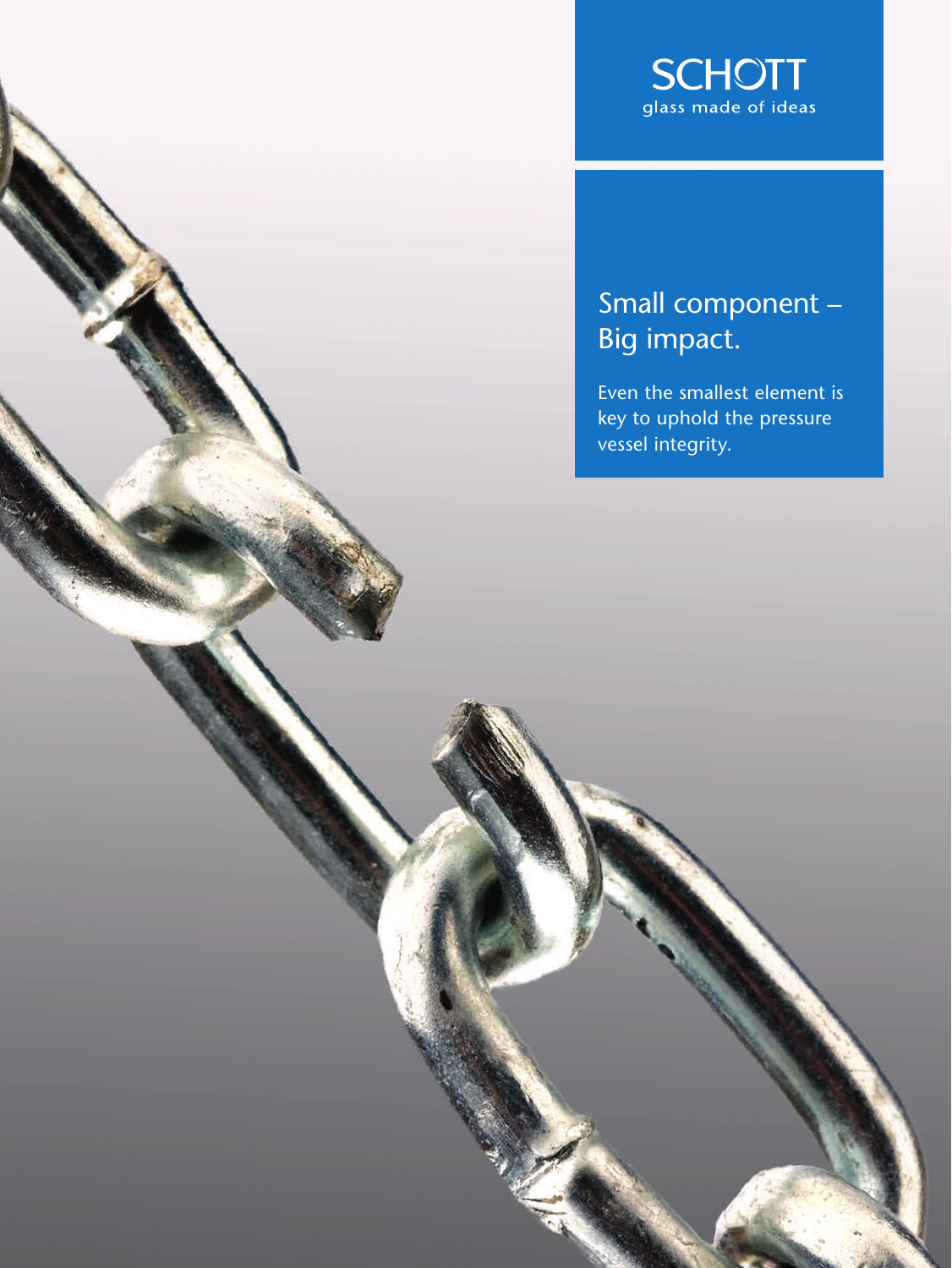### **Consequences of failure can be disastrous Quality of terminal header is critical for preventing leakage**

**High quality, leak-tight terminal headers are therefore absolutely critical for the safety of the entire system. By choosing SCHOTT Eternaloc™ terminal headers, you rely on the safest, most proven solution available in the market.** 

While this was an incident caused by a specific set of circumstances, it nevertheless demonstrates that the reliability of all safety-related components – even the small ones – is crucial, for the consequences of failure could be disastrous.

- Manufactured using only inorganic, non-aging Glass-to-Metal Sealing in unique compression technology
- Proven to withstand extremely high pressure and thermal shocks
- Comply with ATEX, IECEx as well as local regulations
- 100% final inspection quality assurance process

In 1979, an accident took place at the Cove Point terminal when liquefied natural gas leaked through an inadequately tightened electrical penetration seal on an LNG pump. The LNG vaporized, and led to an explosion that killed one plant employee and caused millions of dollars in damages.\* Electrical terminal headers must safely provide electricity and data to submerged LNG pumps, turbine expanders and compressors. At the same time they must maintain the integrity of the pressure vessel.

\* Source: CH-IV International: Safety History of International LNG Operations, Rev. 12 February 2012 The sealing of the electrical connections represents a potential weak point: other terminal headers that use epoxy or ceramic sealing materials could compromise the pressure integrity, resulting in leakage and electrical malfunction.

# SCHOTT Eternaloc<sup>™</sup> Electrical Terminal Headers – made to last.

# Why are terminal headers safety-critical components of LNG vessels and terminals?

#### **SAFE**

#### **PROVEN**

- Performing maintenance-free in more than 6,000 LNG pumps and turbine expanders since 1985 in both onand offshore applications.
- SCHOTT's glass-to-metal sealing technology is also proven in other safety-critical applications, such as automotive safety systems (airbags) or nuclear power plants.

#### **MAINTENANCE-FREE**

• The use of non-aging materials means that Eternaloc™ penetrations are maintenance-free, thereby reducing the total cost of ownership.

Terminal headers serve as the hermetic feedthroughs for three-phase electrical power, as well as control and instrumentation signals in submerged LNG pumps, turbine expanders and compressors.



For more technical details, please visit www.schott.com/lng